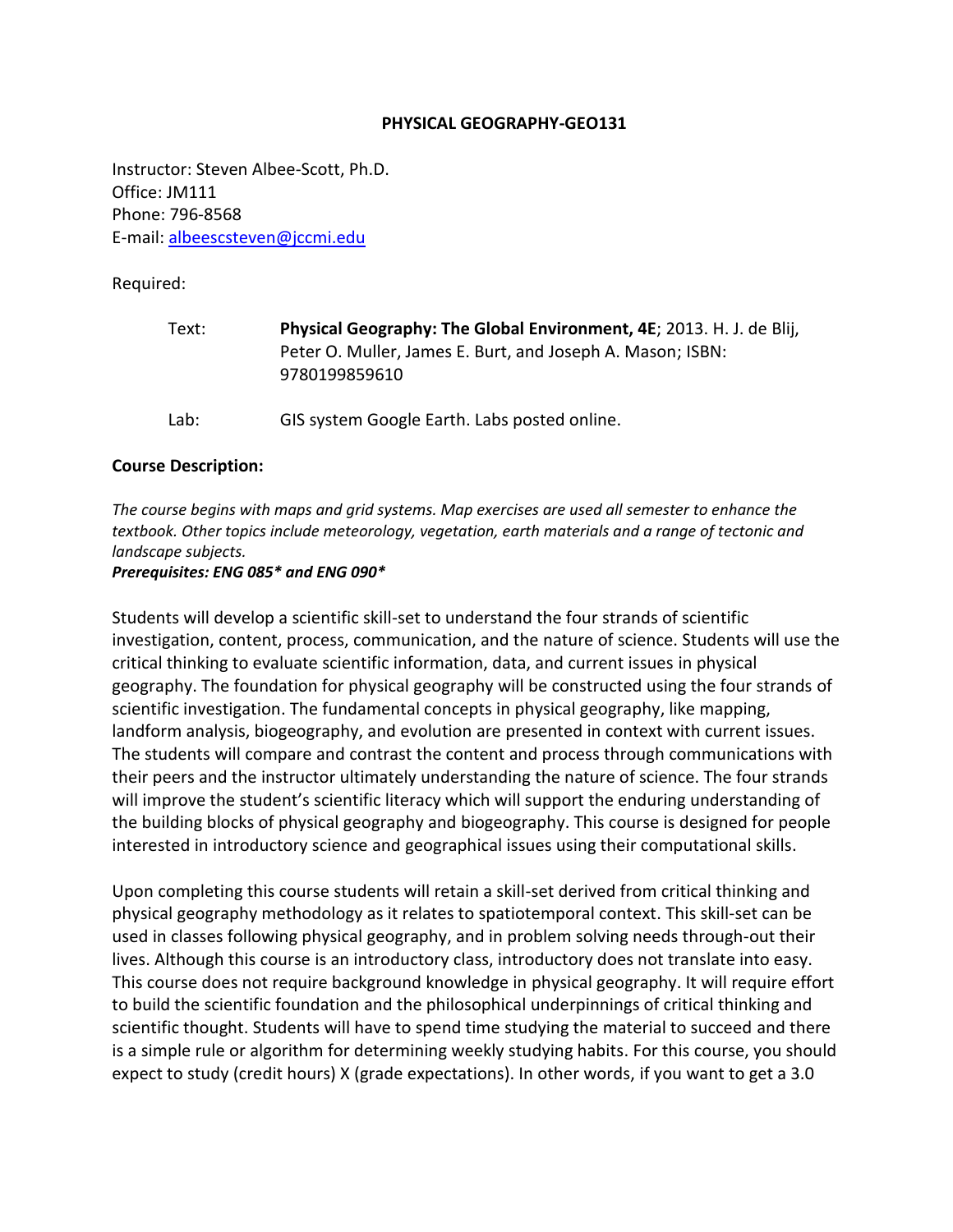out of this class, then you would study (3.0 credit hours) X (3.0 grade expectation) = 9 hours a week. You are responsible for the resulting grade that you shall receive.

## **Course Objectives:**

Upon completing this course I will be able to:

- Understand how the nature of science is a result of the content, process, and communication; and, how this process is self-correcting.
- $\bullet$  Identify the big ideas in scientific discourse as they relate to physical geography.
- Integrate information of natural geological processes that govern the natural world.
- Understand the integrated nature of geological, physical, chemical, and biological systems.
- Understand the connection between landform, climate patterns, and the distribution of living organisms.
- Understand how the mechanisms of evolutionary change, geographic change, and climate change have on natural populations.
- Understand factors affecting global climate change and human impact on the environment as it relates to geography and living systems.

# **Associate Degree Outcomes:**

All JC graduates should develop or enhance certain essential skills while enrolled in college, as defined by the Board of Trustees. The Associate Degree Outcomes addressed in this class are:

ADO 4: Scientific Reasoning. Students will be able to design and carry out valid experiments to asses a given hypothesis, and to draw appropriate conclusions based on the results.

**Incompletes** – Consistent with JC policy, incompletes are granted with instructor permission only in situations where a student is **passing** the course after 90% completion of curriculum and encounters an unusual emergency that prevents them from completing coursework.

**Instructor Absence/School Closing** – If the college is closed due to inclement weather, announcements are made on local radio stations. The online distribution of physical geography is based on deadlines this policy does not apply unless you use computers on campus.

**Plagiarism and Cheating** – Be sure that **homework and any assignments are your own work.** Copying anyone else's work is **plagiarism,** and plagiarized work will **not be accepted**. Evidence of plagiarism or cheating on any exam or assignment will result in a "0" score for that assignment and notification of the Academic Dean - please see the JC Academic Honesty Policy.

**Extra Credit** – is not given in the course. Focus your time and energy on completing course assignments and studying for lecture exams.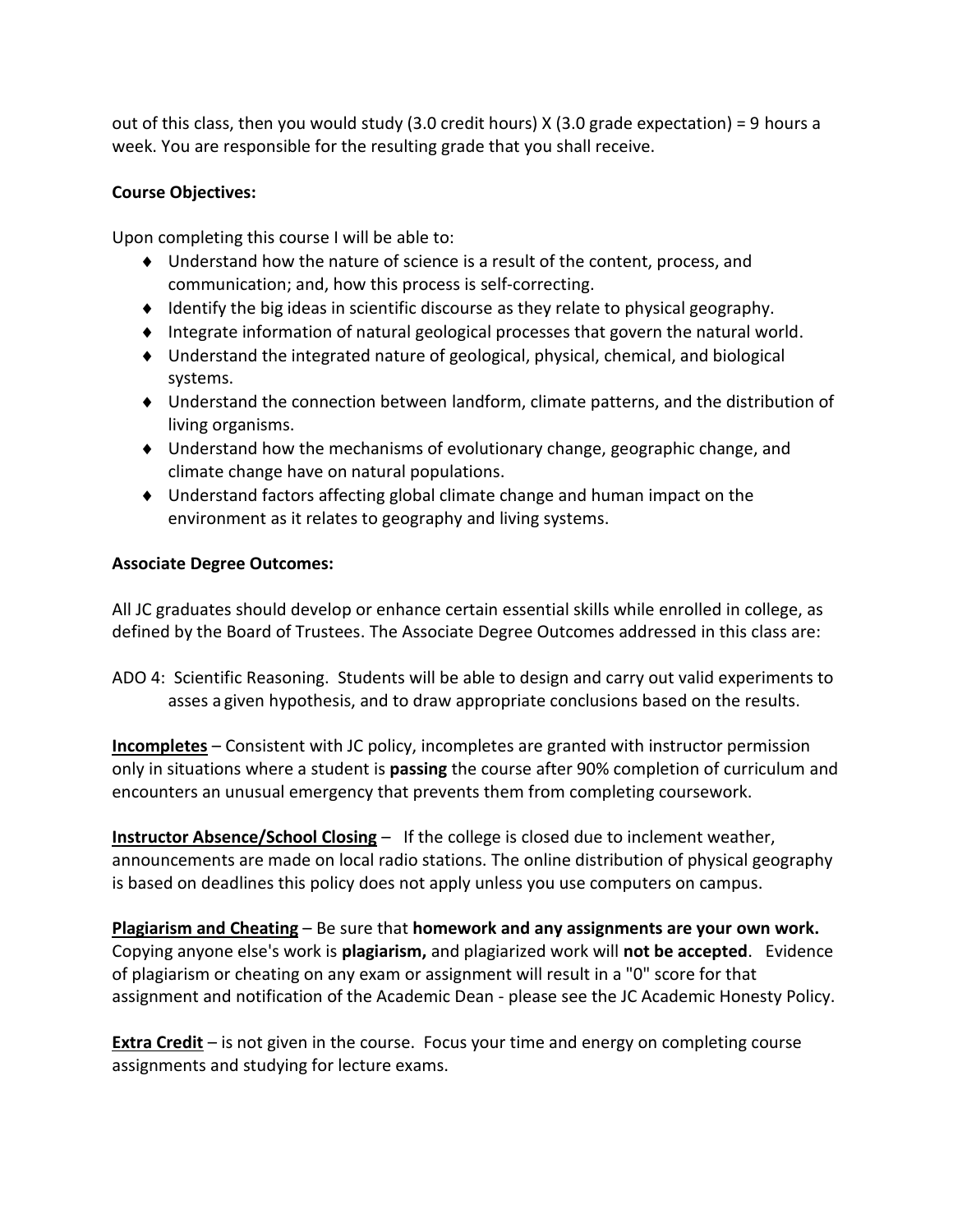**Course Help and Special Needs** – if you have special needs that I should be aware of in order to help you to best learn course material, please let me know as soon as possible. Students requiring special assistance (including those affected by the Americans with Disabilities Act) should contact the **Center for Student Success** in **Bert Walker Hall**, **796-8415**. Tutoring services are free at JC - if at any point in the course you feel that you would benefit from a tutor, contact me and/or the CSS.

**Computer Resources** – reliable computer access is necessary for this course, as course materials can be accessed only through the course webpage. Simply type in the URL <http://jetnet.jccmi.edu/> and find the appropriate course.

**Grading Scale** – Grades will be rounded to the nearest percent. Grades may be curved at the instructor's discretion.

| Percent      | Grade         | Percent    | Grade | Percent     | Grade |
|--------------|---------------|------------|-------|-------------|-------|
| $90 - 100\%$ | 4.0           | $75 - 79%$ | 2.5   | $60 - 64$ % | 1.0   |
| $85 - 89%$   | $3.5^{\circ}$ | $70 - 74%$ | 2.0   | $55 - 59%$  | O 5   |
| $80 - 84%$   | 3.0           | $65 - 69%$ | 1.5   |             |       |

### **Student Responsibilities:**

**Attendance** – Attendance is tracked online through JetNet. Logging on is required to complete the course and is considered attendance, but **if you are not doing the required work, then you will be dropped from the course.**

**Keep Up With Homework and Discussion**– If you miss an assignment, it cannot be made up. A large portion of the points come from homework and discussion, and you have plenty of time throughout the week to complete the work. You cannot pass this course without doing the homework and discussions.

**Contribute to a courteous learning environment** – Our class time is valuable and science is a social exercise. Please stay engaged with your colleagues, they will determine how well you do on the discussions. Anyone who interferes with the learning of others through improper postings will be asked to leave class.

**Study** – The breadth of unfamiliar material makes physical geography a difficult course. Physical Geography will take significant study time outside of class. You will need to use the text and electronic resources, review notes and do study questions to prep for exams.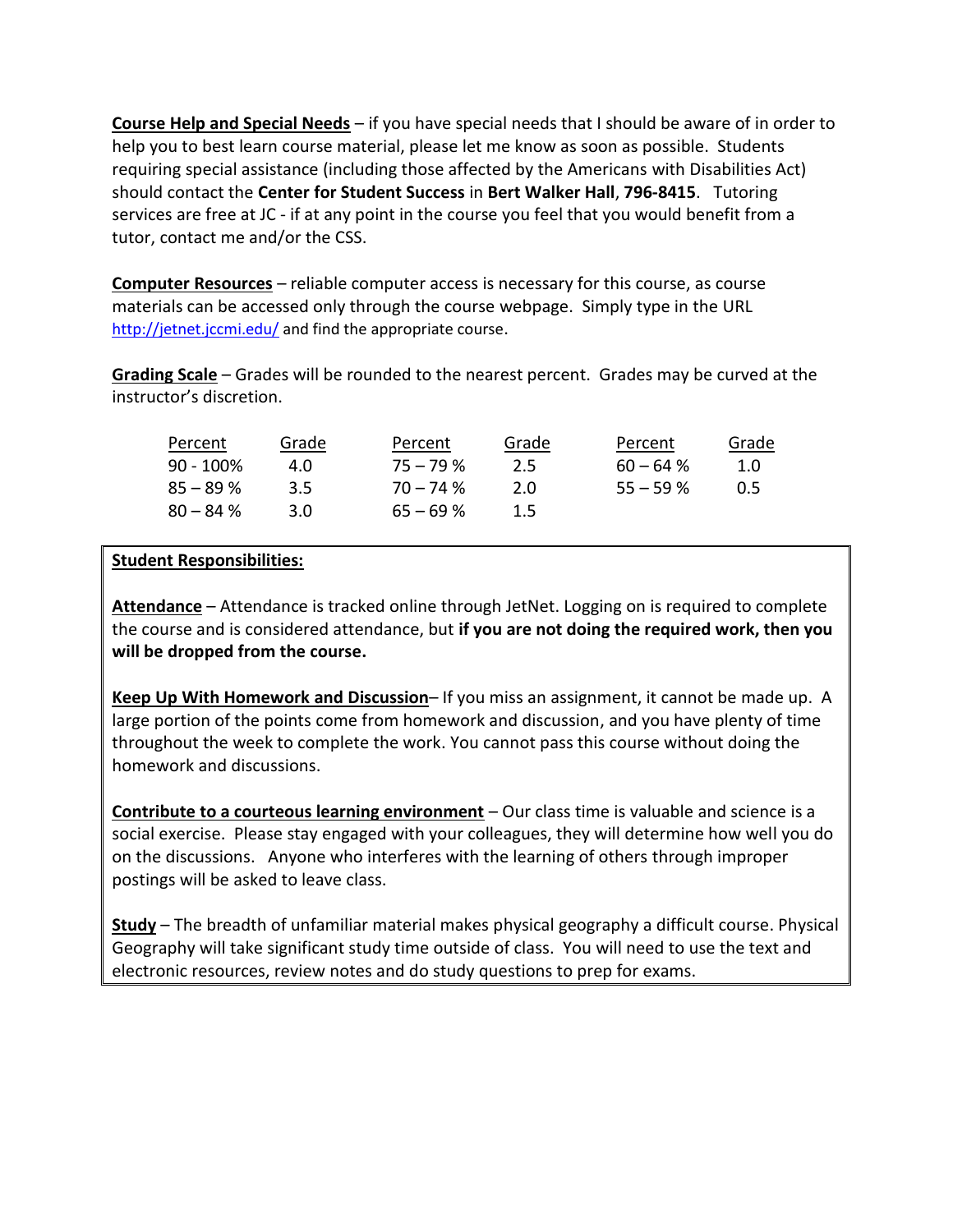**Grading**– Lecture exams and homework account for 100% of the overall grade, and is described here. To determine your overall course grade at any point, use the following formula:

| 5 exams X 100 pts                  |     | 500      |
|------------------------------------|-----|----------|
| Forum Participation                |     | 100      |
| 8 discussion assignments X 20 pts. | $=$ | 160      |
| 8 laboratory assignments X 20 pts. |     | 160      |
| Total for class                    |     | 920 pts. |

**Exams** – There will be approximately five exams in the course, which may include multiple choice, fill-in, short answer, problem solving, and essay. All exams are posted online and have a time limit. **If you are required to take your exams using an alternative setting (ADA), then you are required to come into school or, find a local certified teacher or librarian to proctor the exams. Have that person email me their contact information.** 

**Discussion and Essay Questions** – I expect that the students in this class to have regular contact with each other throughout the semester. Please make sure that you put together a study group and you are discussing the homework and using our online discussion in JetNet.

### **Collaboration**

While JC encourages students to collaborate in study groups and work teams each student should take responsibility for accurately representing his/her own contribution.

### **Consequences/Procedures**

A faculty member who suspects a student of academic dishonesty may penalize the student by taking appropriate action up to and including assigning a failing grade for the paper, project, report, exam or the course itself. Instructors should document instances of academic dishonesty in writing to the Dean of Faculty.

#### **Student Appeal Process**

In the event of a dispute, both students and faculty should follow the Conflict Resolution Policy. The policy is presented in the Student Rights and Responsibilities section of the student handbook. **The first step of this process is to set up a scheduled conference with the instructor to discuss the issues of concern.**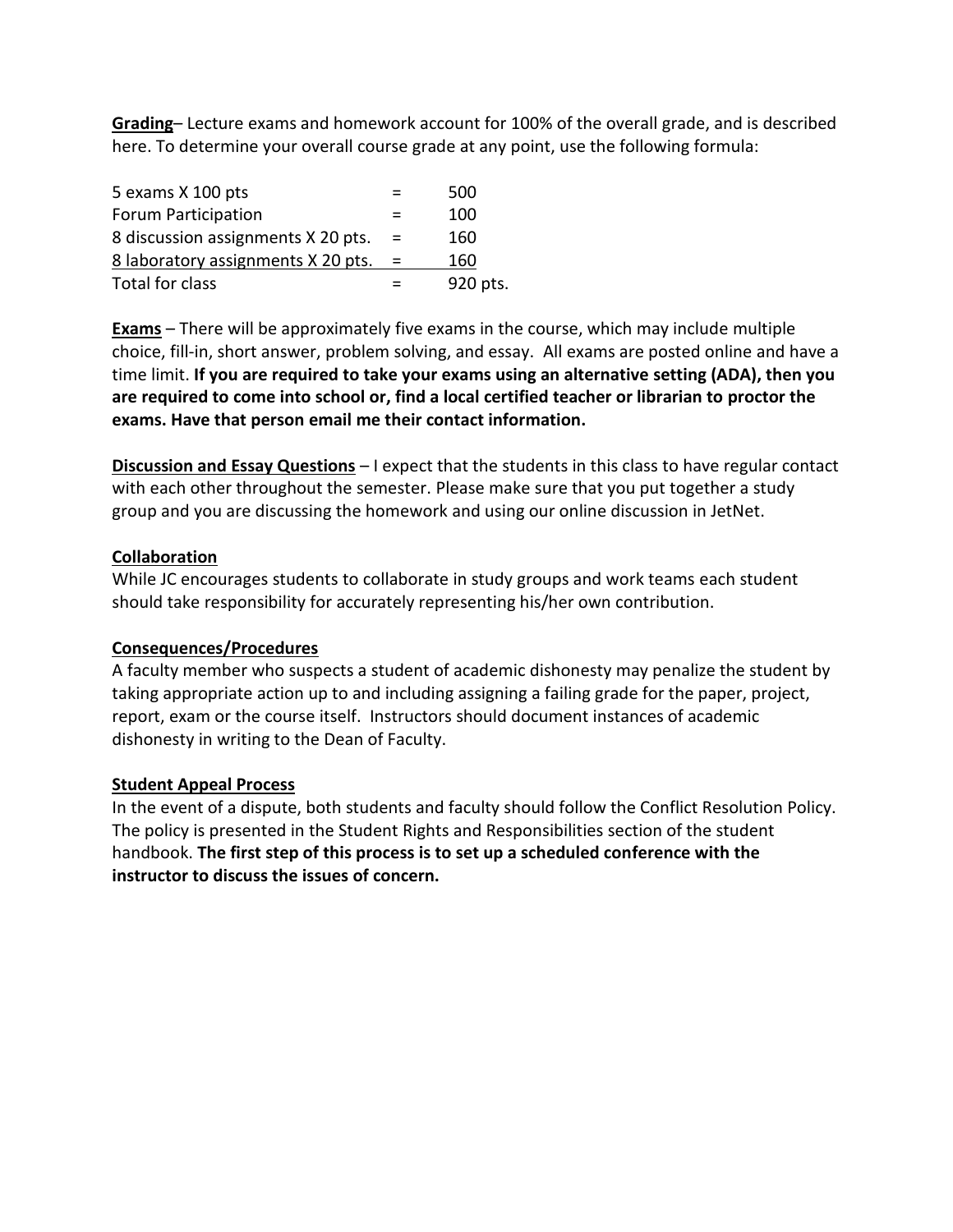# **Tentative Schedule:**

| Jan 18 - Jan 24       | Unit 1. Introducing Physical Geography                                         |                                                            |
|-----------------------|--------------------------------------------------------------------------------|------------------------------------------------------------|
|                       | Unit 2. The Planet Earth                                                       | Lab 1                                                      |
|                       | Unit 3. Mapping the Earth's Surface                                            |                                                            |
|                       | Unit 4. Earth-Sun Relationships                                                |                                                            |
|                       | Unit 5. Radiation and the Heat Balance of Planet Earth                         |                                                            |
| Jan 25 - Jan 31       | Unit 6. Composition and Structure of the Atmosphere                            | Lab <sub>2</sub>                                           |
|                       | Unit 7. Temperatures of the Lower Atmosphere                                   | Exam Units 1-5 55Q 70M                                     |
|                       | Unit 8. Air Pressure and Winds                                                 | <b>Essay-Atmosphere</b>                                    |
|                       | Unit 9. Circulation Patterns of the Atmosphere                                 |                                                            |
| Feb 1 - Feb 7         | Unit 10. Circulation of the World Ocean                                        | Lab <sub>3</sub>                                           |
|                       | Unit 11. Atmospheric Moisture and the Water Balance                            | Exam Units 6-9 48Q 60M                                     |
|                       | Unit 12. Precipitation, Air Masses, and Fronts                                 | <b>Essay-Air Masses</b>                                    |
| Feb 8 - Feb 14        | Unit 13. Weather Systems                                                       |                                                            |
|                       | Unit 14. Climate Classification and Regionalization                            | Exam Units 10-12 34Q 45M                                   |
|                       | Unit 18. Natural Climate Change                                                | <b>Essay-Weather</b>                                       |
|                       | Unit 19. Human Impacts on Climate                                              |                                                            |
| Feb 15 - Feb 21       | Unit 27. Planet Earth in Profile: The Layered Interior                         | Lab <sub>4</sub>                                           |
|                       | Unit 30. Plates of the Lithosphere                                             | Exam Units 13, 14, 18, 19 47Q                              |
|                       | Unit 31. Plate Movement: Causes and Effects                                    | 60M Essay-Plate Tect.                                      |
| Feb 22 - Feb 28       | Unit 35. The Formation of Landforms and Landscapes                             | Lab <sub>5</sub>                                           |
|                       |                                                                                |                                                            |
|                       | Unit 36. Weathering Processes                                                  | Exam Units 27, 30, 31 24Q                                  |
|                       |                                                                                | <b>30M Essay-Landforms</b>                                 |
| <b>Feb 29 - Mar 6</b> | <b>Mid-Winter Semester Break</b>                                               |                                                            |
| Mar 7 - Mar 13        | Unit 39. Slopes and Streams                                                    | Lab $6$                                                    |
|                       | Unit 41. Landforms of the Fluvial System                                       | Exam Units 35, 36 26Q 35M                                  |
|                       |                                                                                | <b>Essay-Running Water</b>                                 |
| Mar 14 - Mar 20       | Unit 44. Landforms and Landscapes of Continental<br>Glaciation                 | <b>Essay-Glaciation</b>                                    |
|                       | Unit 45. Landforms and Landscapes of Mountain Glaciers                         | Exam Units 39, 41 27Q 35M                                  |
| Mar 21 - Mar 27       | Unit 20. Climate, Soil, Plants, and Animals                                    | Lab <sub>7</sub>                                           |
|                       | Unit 21. Formation of Soils                                                    | Exam Units 44, 45 21Q 30M                                  |
|                       |                                                                                | <b>Essay-Soil Conservation</b>                             |
| Mar 28 - Apr 3        | Unit 22. Properties of Soil                                                    | Lab <sub>8</sub>                                           |
|                       | Unit 23. Classification and Mapping of Soils                                   | <b>Exam Units 20, 21 27Q 30M</b>                           |
|                       |                                                                                | <b>Essay Soils</b>                                         |
| Apr 4 - Apr 10        | Unit 24. Biogeographic Processes<br>Unit 25. The Global Distribution of Plants |                                                            |
|                       |                                                                                | Exam Units 22, 23 26Q 30M<br><b>Essay-Biogeography and</b> |
|                       | Unit 26. Zoogeography: Spatial Aspects of Animal<br><b>Populations</b>         | <b>Conservation</b>                                        |
| Apr 11 - Apr 17       | Unit 50. Physiographic Realms and Regions: The Spatial                         | <b>Exam Units 24-26 40Q 50M</b>                            |
|                       | <b>Variation of Landscapes</b>                                                 | <b>Essay-Zonation</b>                                      |
| Apr 18 - Apr 24       |                                                                                | <b>Exam Unit 50 Essay-Human</b><br><b>Impact</b>           |

**Important Dates\*\*\*:** Refer to the Deans' web page